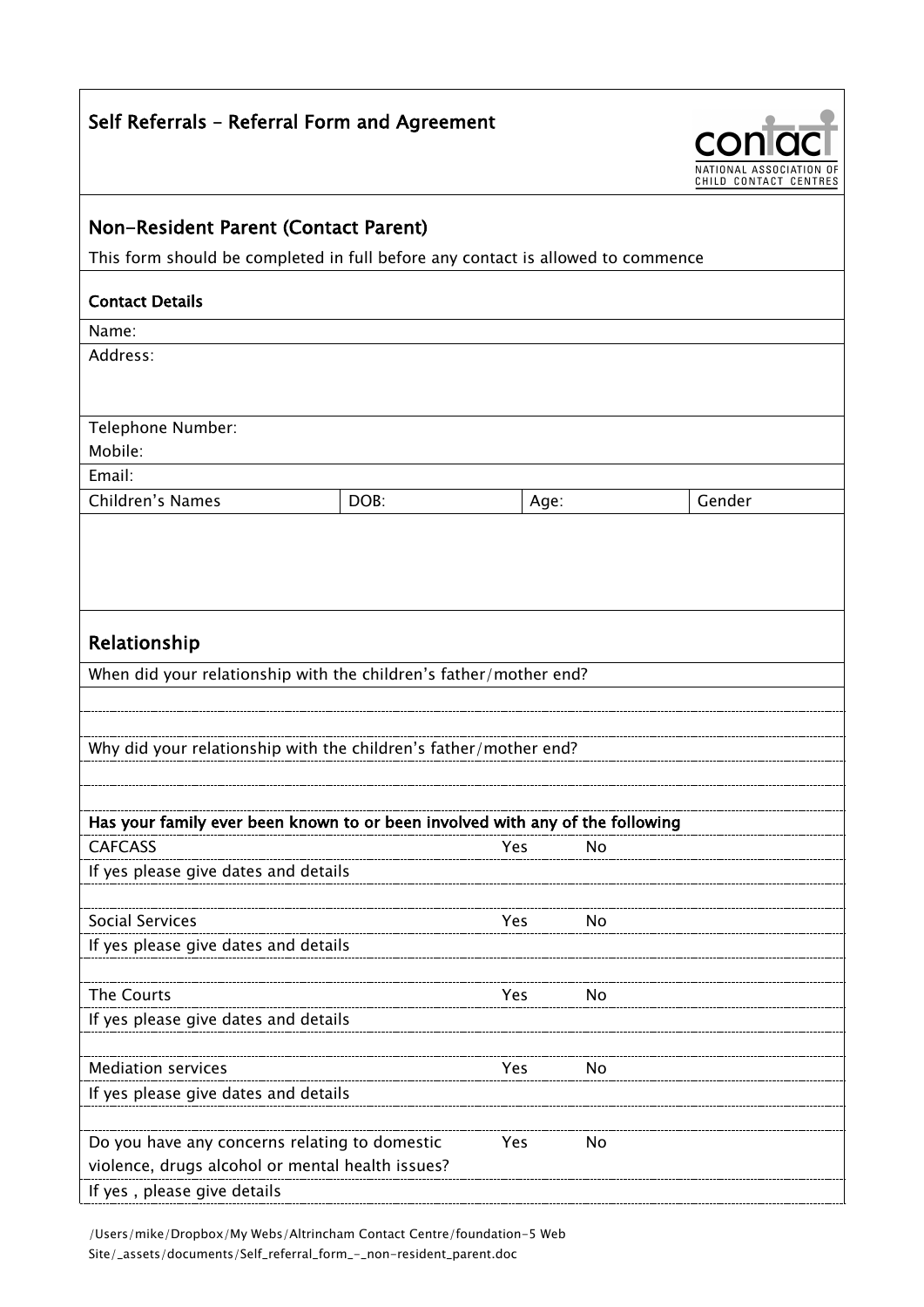| Do you or the resident parent have any convictions?<br>Yes<br>No                                            |  |  |  |  |
|-------------------------------------------------------------------------------------------------------------|--|--|--|--|
| If yes please give details                                                                                  |  |  |  |  |
|                                                                                                             |  |  |  |  |
| <b>Previous Contact</b>                                                                                     |  |  |  |  |
| When and where did contact last take place?                                                                 |  |  |  |  |
|                                                                                                             |  |  |  |  |
| Who was involved in the contact?                                                                            |  |  |  |  |
| Why did the contact breakdown?                                                                              |  |  |  |  |
|                                                                                                             |  |  |  |  |
|                                                                                                             |  |  |  |  |
| If they are old enough to understand and have a view, how do the children feel about having any<br>contact? |  |  |  |  |
|                                                                                                             |  |  |  |  |
|                                                                                                             |  |  |  |  |
| <b>Arrangements for Contact</b>                                                                             |  |  |  |  |
| When would you like contact at the centre to take place and for how long?                                   |  |  |  |  |
|                                                                                                             |  |  |  |  |
|                                                                                                             |  |  |  |  |
| Will anybody else be involved in the contact?                                                               |  |  |  |  |
|                                                                                                             |  |  |  |  |
| Are you in contact with/able to talk to the other<br>Yes<br>No<br>parent/adult involved in the contact?     |  |  |  |  |
|                                                                                                             |  |  |  |  |
| Will anybody be accompanying you on your visits to the centre?                                              |  |  |  |  |
|                                                                                                             |  |  |  |  |
|                                                                                                             |  |  |  |  |
| Are you prepared to meet the children's<br>Yes<br>No<br>father/mother?                                      |  |  |  |  |
|                                                                                                             |  |  |  |  |
| Will staggered arrival and departure times be<br>Yes<br>No<br>required?                                     |  |  |  |  |
|                                                                                                             |  |  |  |  |
| Who has parental responsibility?                                                                            |  |  |  |  |

/Users/mike/Dropbox/My Webs/Altrincham Contact Centre/foundation-5 Web Site/\_assets/documents/Self\_referral\_form\_-\_non-resident\_parent.doc